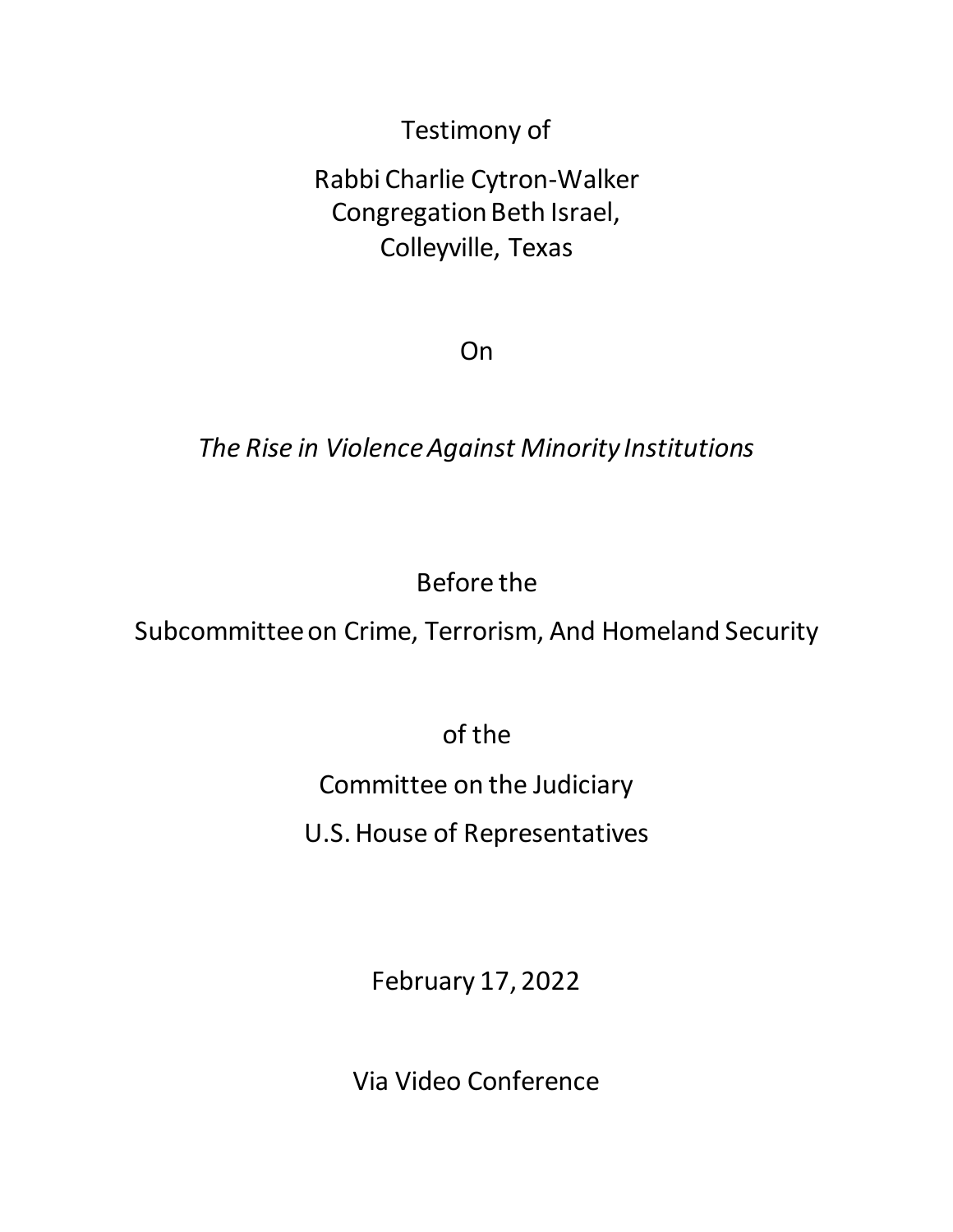#### Testimony of

#### Rabbi Charlie Cytron-Walker Congregation Beth Israel, Colleyville, Texas

On

#### *The Rise in Violence Against Minority Institutions*

Before the Subcommittee on Crime, Terrorism, And Homeland Security

> of the Committee on the Judiciary U.S. House of Representatives

> > February 17, 2022

Via Video Conference

#### **Introduction**

Chair Jackson Lee, Vice Chair Bush, Ranking Member Biggs, I want to thank you for the opportunity to share my thoughts with you this morning. I am honored to have Chairman Nadler join us this morning. And I am pleased to see Representative Demings, who was so gracious when I testified, for the first time ever, just last week before her subcommittee.

I believe, and often teach, that Judaism is filled with contradictions because life is filled with contradictions. And today I am filled with mixed and even contradictory emotions.

On the one hand, I am devastated about what brings me before you today. It's horrific that my congregants and I were held hostage in our sacred home. It feels so wrong to have those words come out of my mouth. We spent over ten hours with a terrorist pointing a gun at us in our sanctuary. We were concerned for ourselves and for one another. We were terrified.

I am truly horrified that in our society today religious leaders must devote themselves to security training. How to "harden" our facilities is both a necessary conversation and anathema to religious ideals of hospitality and loving the stranger.

And yet I am also grateful. I am grateful to be here. To be honest, I'm grateful to be anywhere.

#### **The Reality of Antisemitism**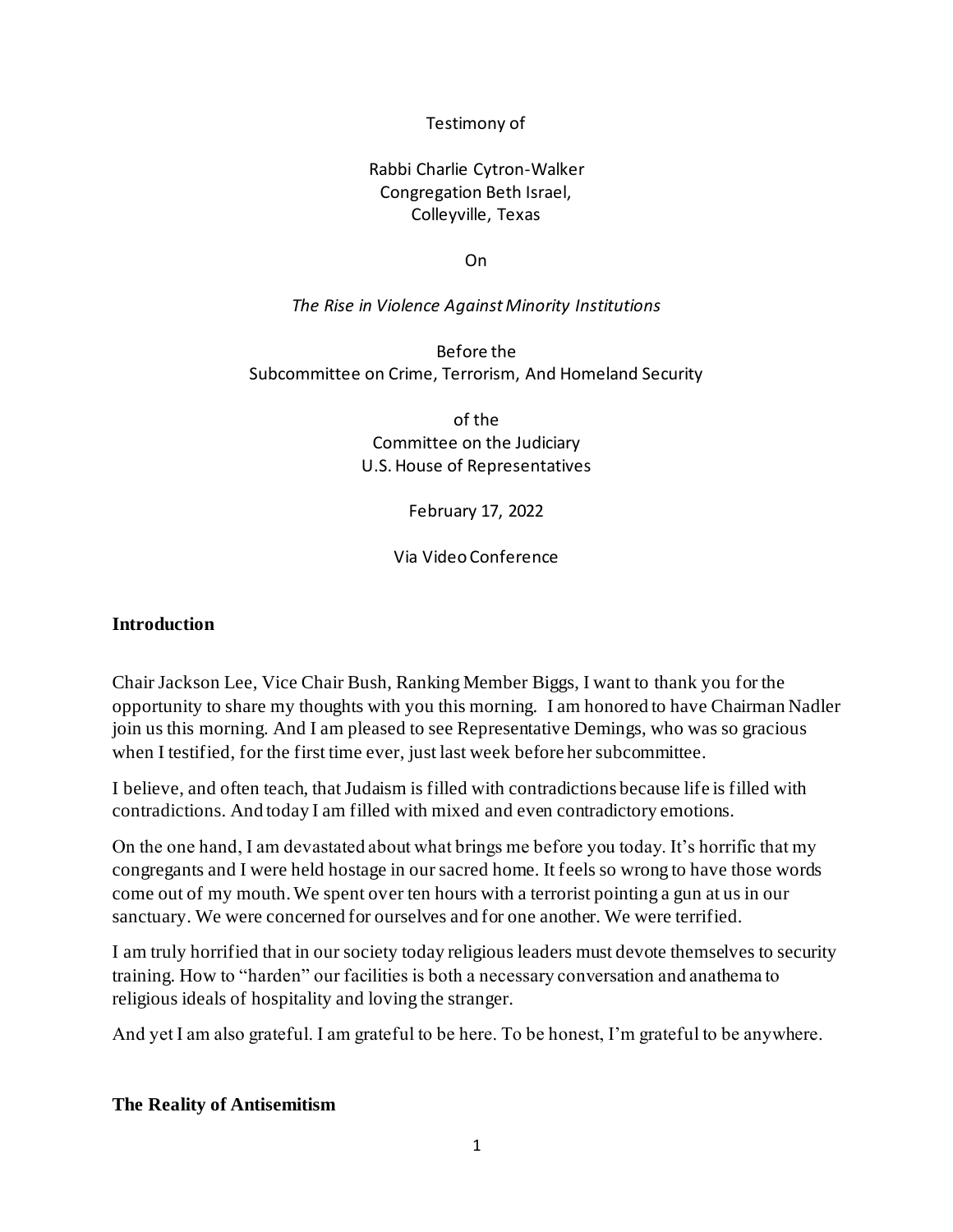I am grateful to be anywhere because a terrorist chose a Jewish synagogue, because he thought that Jews control the world. He thought that he could take Jews hostage, call up an influential rabbi and she would snap her fingers and give him what he wanted. He truly believed that Jews control the media, that Jews control the government, that Jews control everything.

Tragically, this is just one aspect of Antisemitism that has been so harmful to the Jewish people throughout history. Over the centuries entire Jewish communities have been destroyed because people believed that Jews drank the blood of non-Jewish children. Entire Jewish communities have been destroyed because people believed that Jews wanted to torture communion wafers. Entire Jewish communities have been destroyed because people believed that Jews were responsible for all the bad things in life – that we are the root of all evil.

And as absurd as it sounds, every single outrageous lie about the Jewish people – has been shared in various forms by people from all walks of life in recent years.

It's sad, ridiculous, and maddening that I was taken hostage because of it! Far too many Jews have died because of it. This isn't distant history. This is a month ago. This is now. This is after years of increased harassment and attacks against my people.

As I think about my survival, I must ask myself what went right?

## **What Went Right in Colleyville?**

Six years ago, I attended the Faith Based Security Summit that was hosted by the FBI, Homeland Security, and our region's US Attorney's Office because of Antisemitism. It was my first education related to active shooters and the first time I was introduced to the concept of a security committee. Since then, I have participated in about a half dozen different security workshops offered by the FBI, the ADL, Colleyville Police, and the Secure Communities Network (SCN). Those sessions helped me to stay alert, look for an opportunity, and gave me the courage to act.

I am grateful that just a few months after the Security Summit, Mike Finfer, our current congregational President, formed our first Security Subcommittee. The subcommittee was responsible for numerous physical security enhancements, educational sessions, and the development of our Security Action Plan. They built a strong relationship between the Colleyville PD and Congregation Beth Israel. The police officers who were at CBI that day knew our building and they knew us. Their work made a dramatic difference.

I am so grateful that Colleyville Mayor, Richard Newton, formed a Ministerial Alliance that I started attending in 2017. Through those meetings I was able to develop a strong relationship with city leadership, the Fire Chief, and the Police Chief. I never would have guessed how important the relationship with Police Chief Miller and having his cell phone and email at my fingertips would be.

I am grateful for the financial support of our members, Tarrant County's Jewish Federation, and the Nonprofit Security Grant Program that made our security plans possible. That included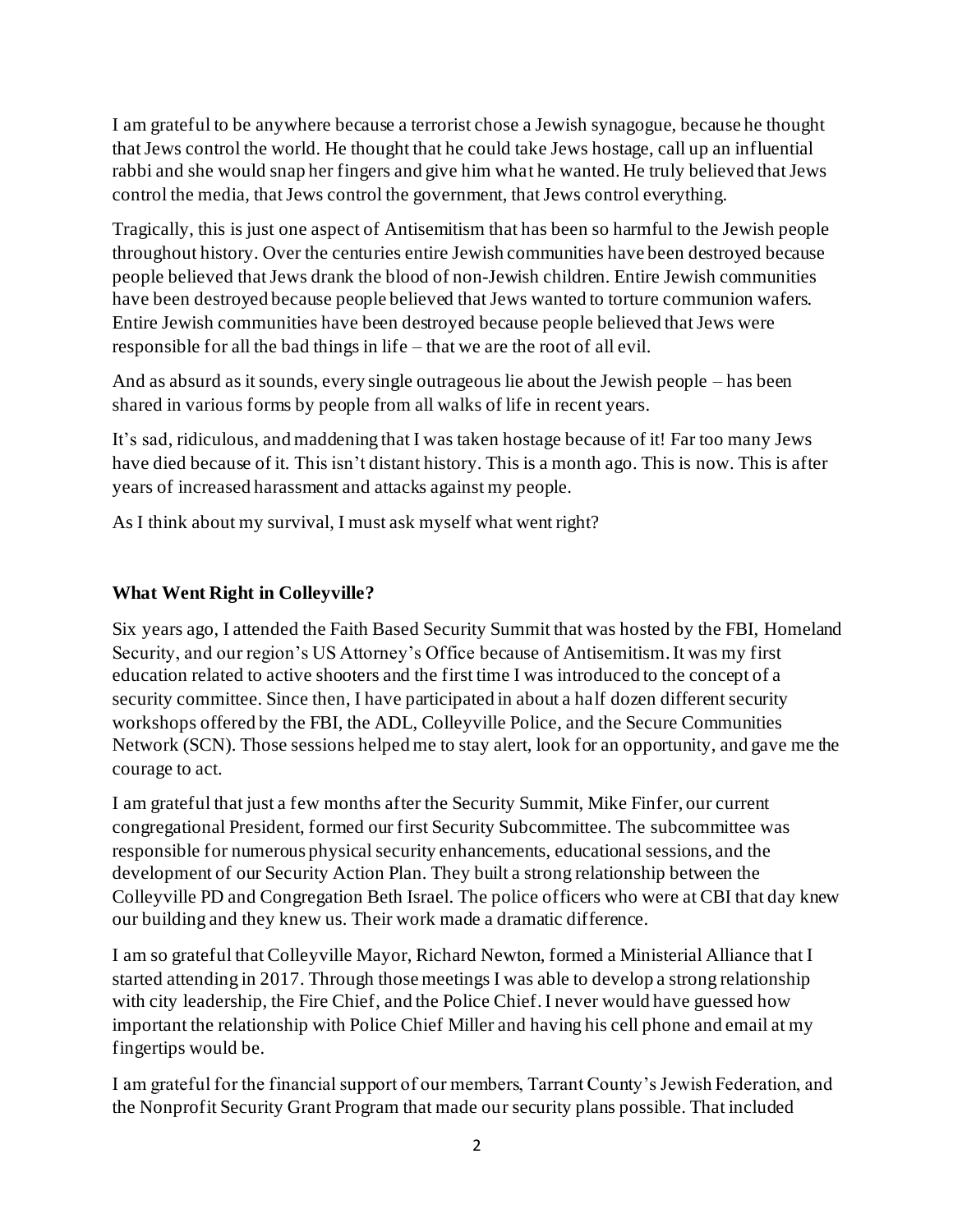upgrading our security cameras, which was critical to law enforcement. Matthew DeSarno, special agent in charge of the FBI's Dallas Field Office has said that the video coverage "gave the decision makers, the negotiators and others general situational awareness."<sup>1</sup>

The chances that something could have happened were so small. Even so, we knew it was a possibility and we wanted to be as prepared as possible. But even that is an illusion. No one is ever prepared.

## **My Experience: Balancing Hospitality and Security**

On the morning of January  $15<sup>th</sup>$ , when the gunman arrived, it was me and one volunteer in the building. I was running a bit late. I was finishing my preparations for the Torah reading and loading the PowerPoint slides with the prayers onto the computer. I needed to turn on projectors and check the sound and start Zoom and Facebook Live. I was rabbi and tech support; not an uncommon situation. And in the midst of trying to do a million different things, I had a stranger come to the door.

I have, of course, thought about that moment a great deal. I welcomed a terrorist into my congregation. Four of us could have died and I would have been responsible. I live with that responsibility. And it's important for you to understand that this was not a matter of me opening the door just because I value hospitality.

I do value hospitality. I have welcomed in people who were Jewish or who were interested in learning about Judaism – all races, all gender identities, all income levels… people with accents and piercings and tattoos. The Torah scroll that we read from each week was gifted to our congregation thanks to hospitality. I strive to live that value every day. Like so many congregations – synagogues, churches and mosques -- Congregation Beth Israel strives to be "a house of prayer for all people."<sup>2</sup>

At the same time, I also value security. When our member asked if I knew the person at the door, I was distracted, but I still did a visual inspection and after a brief word, he appeared to be who he said he was – a guy who spent a night outside in sub 40-degree weather. But that was just the first analysis. Yes, I served him tea. I also spoke with him throughout the process to learn his story. Who was he? How did he get to our congregation? Such conversation is welcoming and gave me an opportunity to see if he was acting nervous or if his story added up. Security and hospitality can go hand in hand. I was running late, but I spent time to see if there were any red flags and I didn't see any. Of course, I was wrong.

<sup>&</sup>lt;sup>1</sup> Nicole Sganga, "Calls for Boosted Security Funding Intensity Among Faith Leaders After Texas Synagogue Hostage Standoff," CBS News, January 22, 2022. Available at [https://www.cbsnews.com/news/calls-boosted-security](about:blank)[funding-intensify-among-faith-leaders-after-texas-synagogue-hostage-standoff/](about:blank)

<sup>2</sup> Isaiah 56:7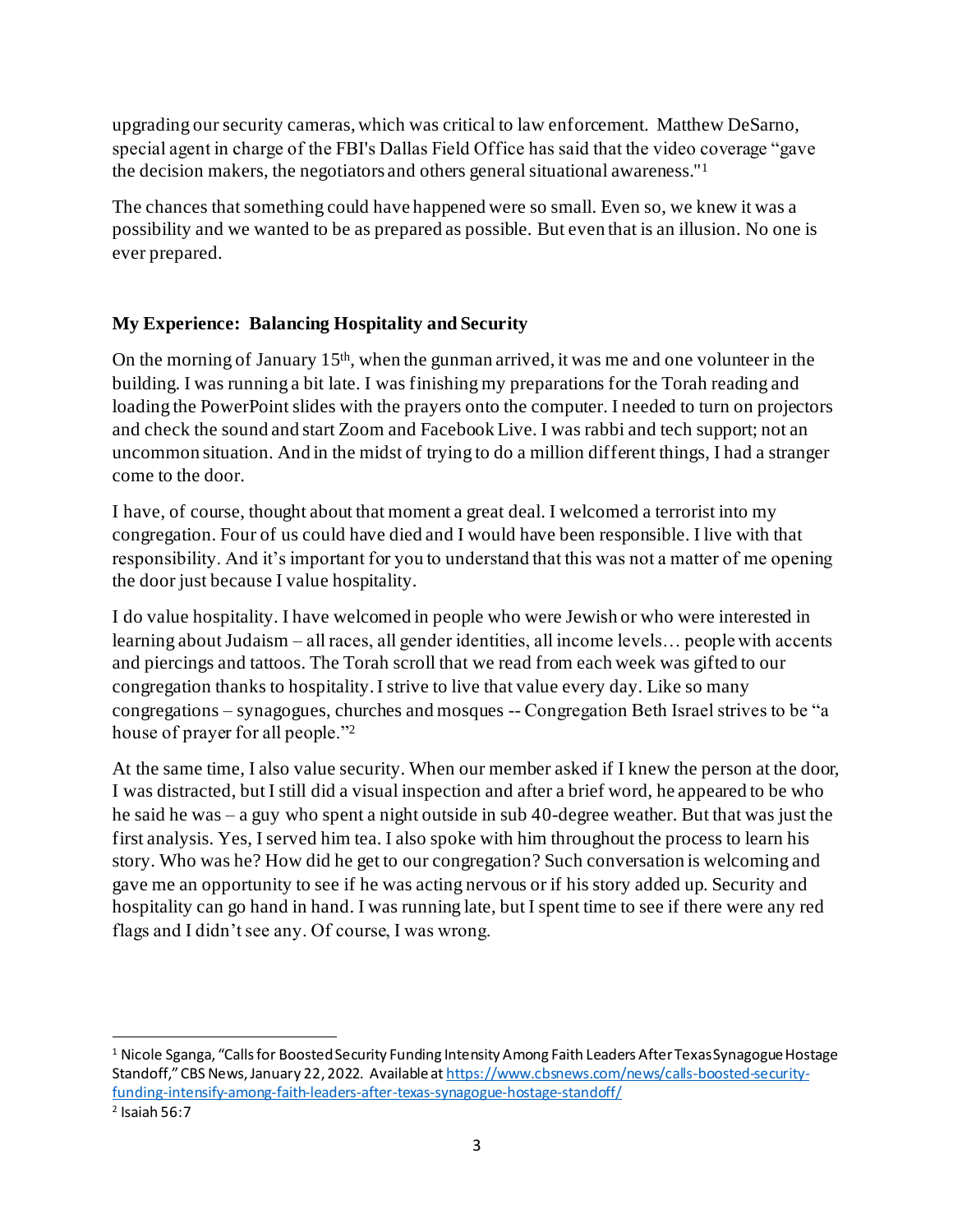I share this because despite all the plans and funding and courses – I still opened the door. But because of all the plans and funding and courses and literally dozens of small things that just happened to go our way, we were able to escape.

### **The Landscape**

As horrible as what happened to us was, I know that what happened at Tree of Life in Pittsburgh and Chabad of Poway a few years ago was so much worse. Reform, Conservative, or Orthodox those who hate Jews do not distinguish among us.

This is a moment filled with anxiety and deep concern for American Jews. As my colleague Rabbi Angela Buchdahl preached the Shabbat after our ordeal, "if you are a Jew in America today and you are not feeling unsettled, you are not paying attention."<sup>3</sup> It is worth noting that Rabbi Buchdahl is not the Rabbi of a small congregation in Texas; she spoke these words from the *bimah (*lectern) of a very large and prominent synagogue in Midtown Manhattan. I hope you remember that as you think about how your Jewish friends, neighbors, and constituents are feeling. They are unsettled. Many are scared.

And we're not alone.

There have been terrible moments of harassment and violence and bloodshed at churches and mosques, and basically every religion has experienced challenging moments or tragedy. The murder of six worshippers at the Sikh Temple in Oak Creek (WI) in 2012 was devasting. The murder of nine worshippers, all Black, at Mother Emanuel AME Church in Charleston (SC) in 2015 was terrifying for all of us, especially for so many in the Black community. It was another blow, shattering the perception of safety in religious spaces.

No one should fear gathering to pray or celebrate or mourn or connect in their spiritual home.

In preparing to be with you this morning, I came across a remarkable statement offered to the Senate Labor Committee in 1947 by perhaps the leading rabbi of that time, Rabbi Stephen S. Wise. Rabbi Wise told that Committee that "equality of opportunity for Jews can be truly secured only in a genuinely democratic society."<sup>4</sup> He continued,

<sup>&</sup>lt;sup>3</sup> Rabbi Angela Buchdahl, "Captives of Hope," sermon preached at Central Synagogue, New York, NY, January 21, 2022. Available a[t https://youtu.be/Q8MlhbMp9CM](about:blank)(Video) or, in an adopted written version at "'You're Running out of Time': Rabbi Details Calls with Texas Terrorist," The Forward, January 21, 2022, available at [https://forward.com/opinion/481211/angela-buchdahl-texas-synagogue-hostage-colleyville-beth-israel](about:blank)[faisal/?mc\\_cid=f98290a683&mc\\_eid=18e469e147](about:blank)

<sup>4</sup> Hearings Before A Subcommittee Of The Committee On Labor And Public Welfare United States Senate Eightieth Congress First Session On S. 984 A Bill To Prohibit Discrimination In Employment Because Of Race, Religion, Color National Origin Or Ancestry June 11 , 12, 13 , 18, 19 , 20, July 16, 17 , And 18, 1947. Page 162.